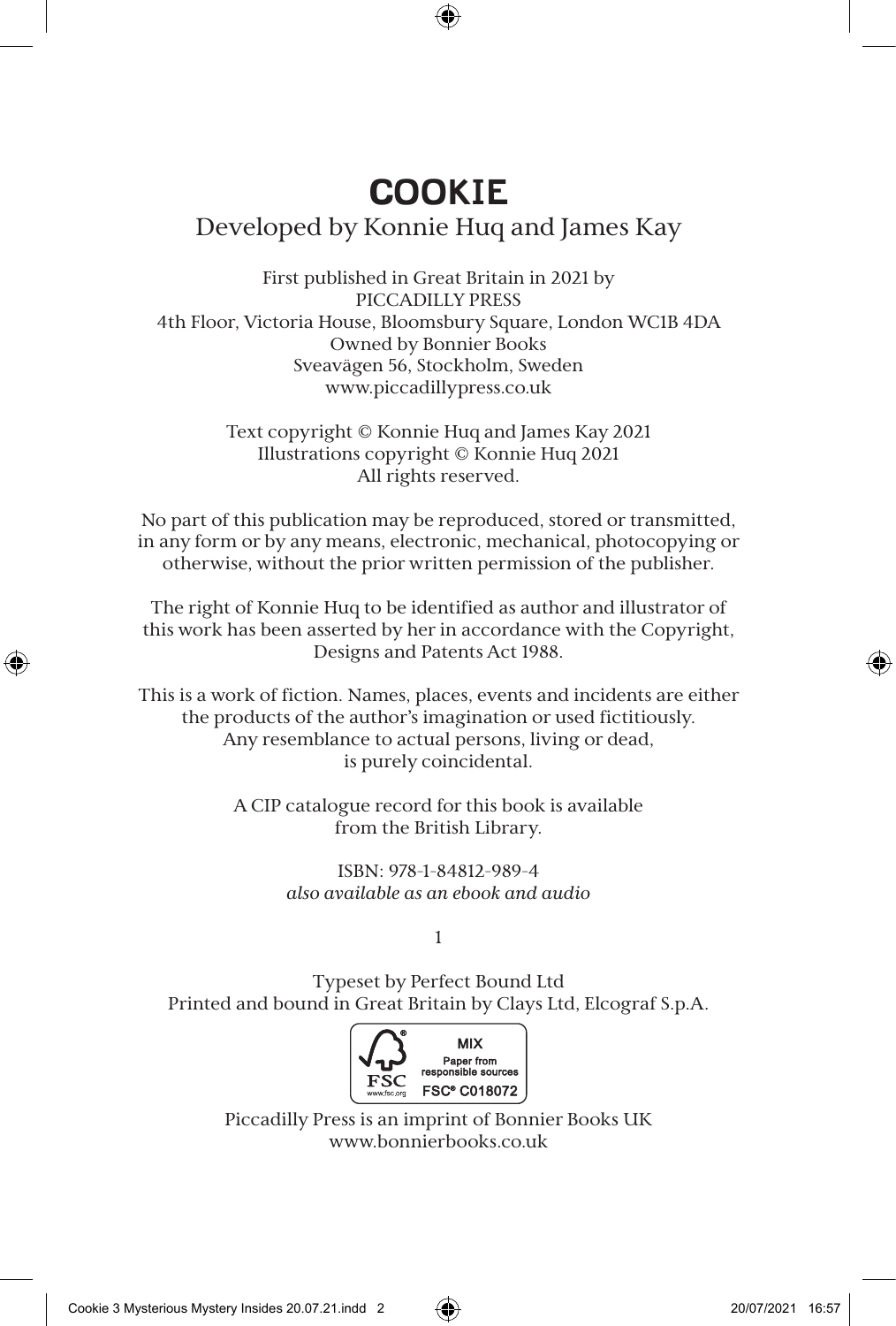

⊕

## **Secrets**

**Why** is it that parents always say 'nothing' when you ask them questions about their conversations with other grown-ups?



⊕



learn anything if they don't tell us stuff in the

In general, a good

It's like they think we're being nosey or that we're too young to understand things. But how can we



1

first place?

◈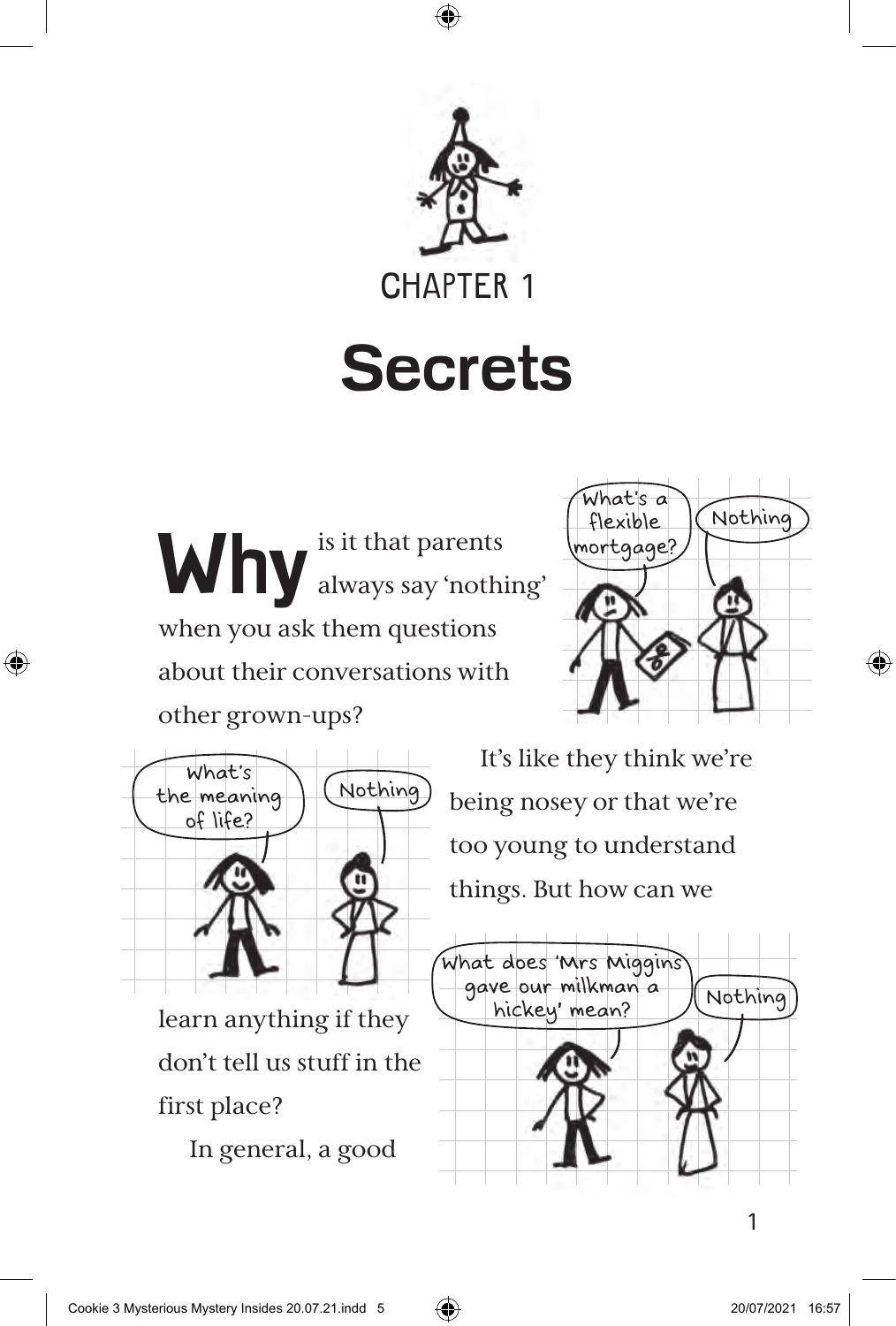way to learn things is to ask questions, but 'nothing' is NOT a helpful answer!

⊕

I suppose there are a few exceptions . . .



Today, my mum got a letter from my nani (her

mum) and spent a good twenty minutes reading it and laughing out loud, like it was the funniest joke book ever written. When I asked her what it said, she just kept saying 'nothing'.

'*Nothing* doesn't make people laugh,' I said, to which

she replied, 'Really, it's nothing . . . just Nani being

Nani.' Well, that's even more ridiculous! Of course Nani is being Nani. Who else would she be? Father Christmas?! Now *that* would be weird.

I think saying 'Nani is



ha ha) (hee hee

 $\epsilon$ 

ho ho

⊕

2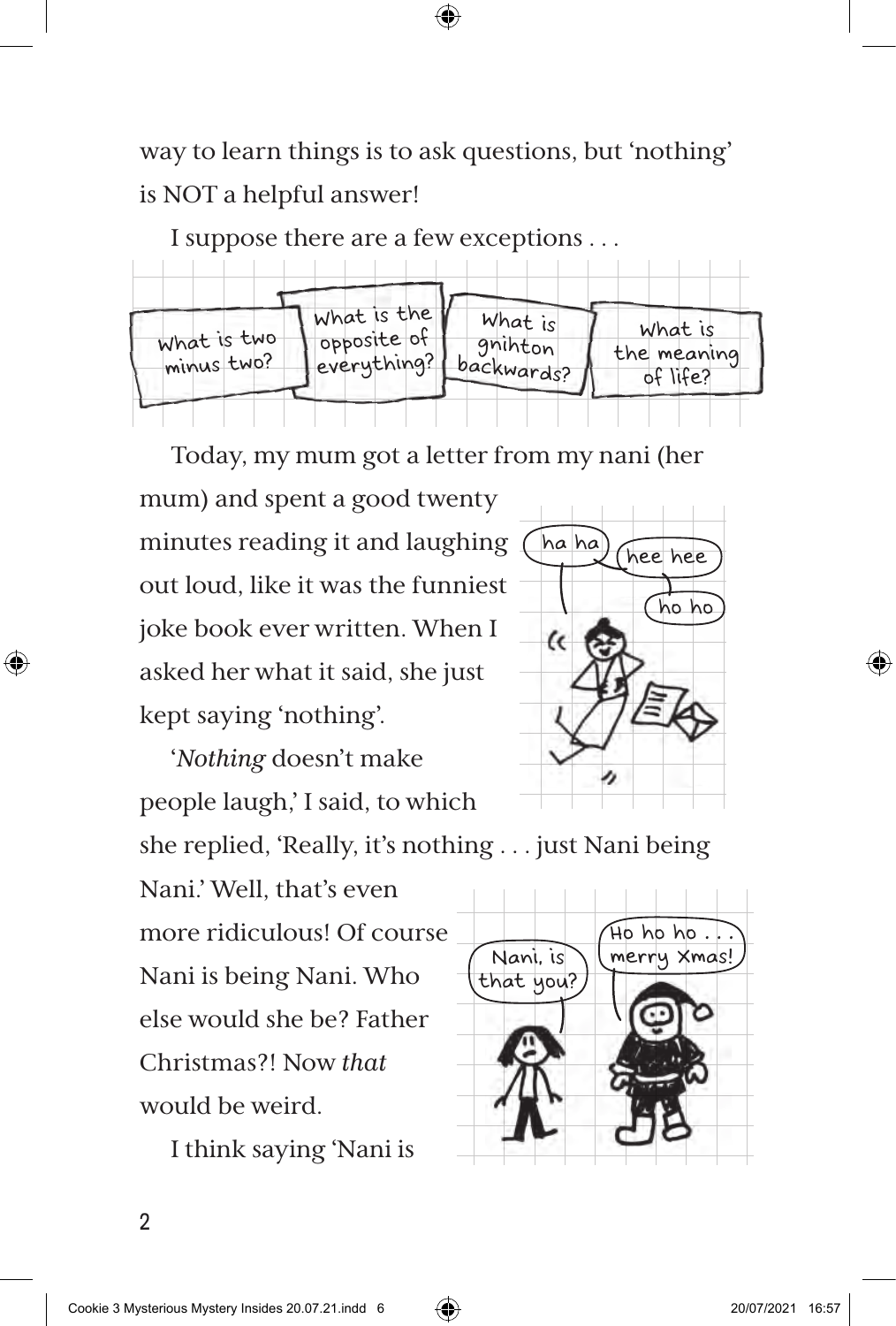just being Nani' is a tautology. A tautology is when you repeat something that's already been implied in

⊕

the same sentence, like 'the scorching sun was boiling hot'. Well, of course it was, otherwise it wouldn't be scorching!



Or calling a mystery mysterious . . .



Unlike most other people at school who see their grans all the time, I hardly know my nani cos she lives in Bangladesh. I've only been there once, and although it was for the whole of the summer holidays I was just a baby so I don't



remember it.

'Nani' is the Bengali word for a gran who's your

mum's mum. Your grandparents from each side of the family are called a different thing. Keziah always laughs at the fact that a 'Nana' is a man and

⊕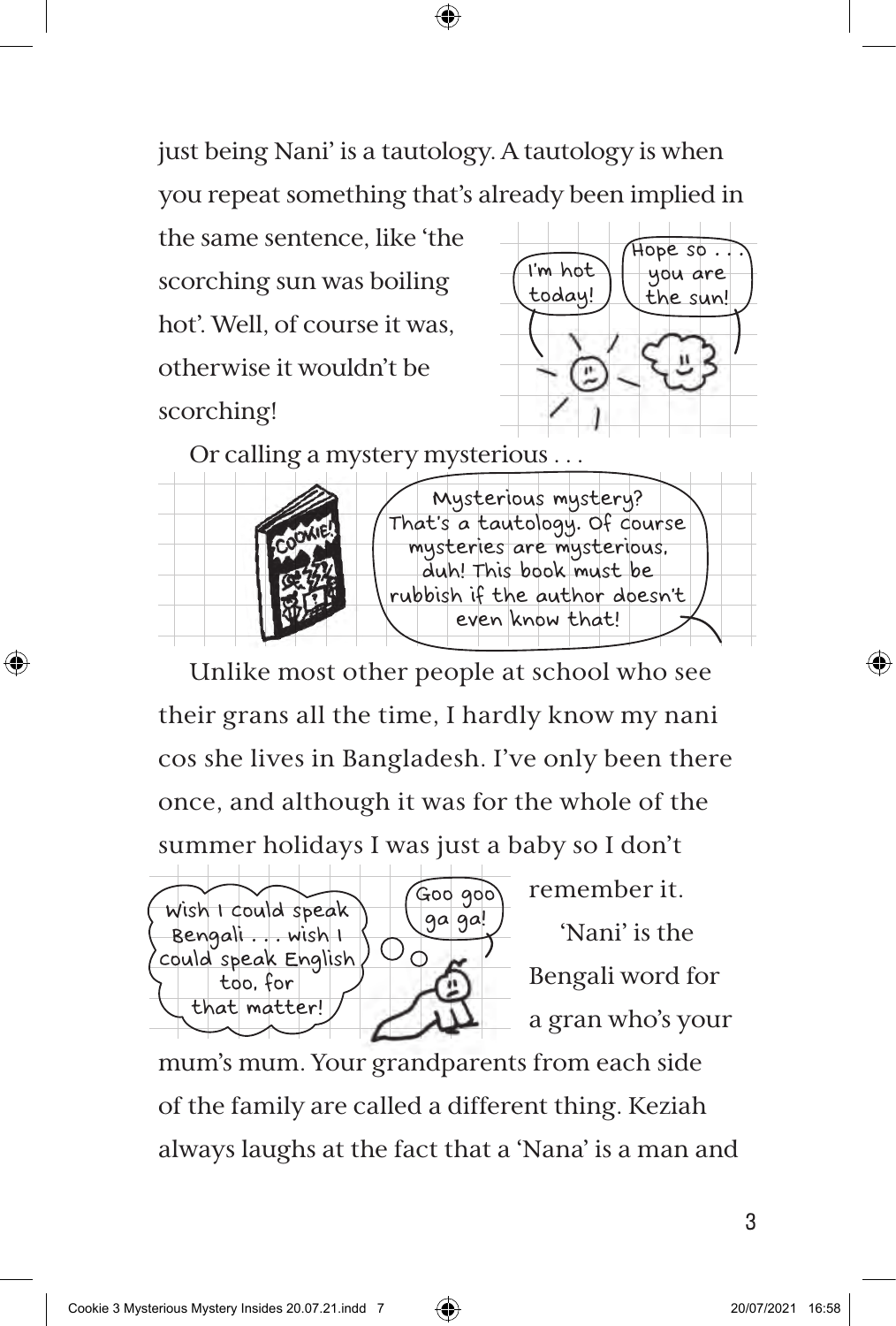

a 'Dadi' is a woman, but it's actually pronounced 'Nunna' and 'Duddy'.

| Nani:                              | Nana:        | Dada:        | Dadi:        |
|------------------------------------|--------------|--------------|--------------|
|                                    | your         | your         | your         |
| granny<br>that's your<br>mum's mum | mum's<br>dad | ðad's<br>dad | ðad's<br>mum |

My nani lives in a small village in Bangladesh. She doesn't even have Skype or a mobile phone, so every now and then she sends Mum these really

long letters updating her on the family back home and all the village goings-on. Judging by the amount that my mum laughs, Nani seems to be funnier than a stand-up comedian.

⊕

Maybe if Nani lived here she *could* be a stand-up comedian. I like to think I've inherited her genetics and that I'm quite funny too.

Genetics are the coding handed down to us from our biological parents that give us our inherited characteristics.







Cookie 3 Mysterious Mystery Insides 20.07.21.indd 8 20.07 20107/2021 16:58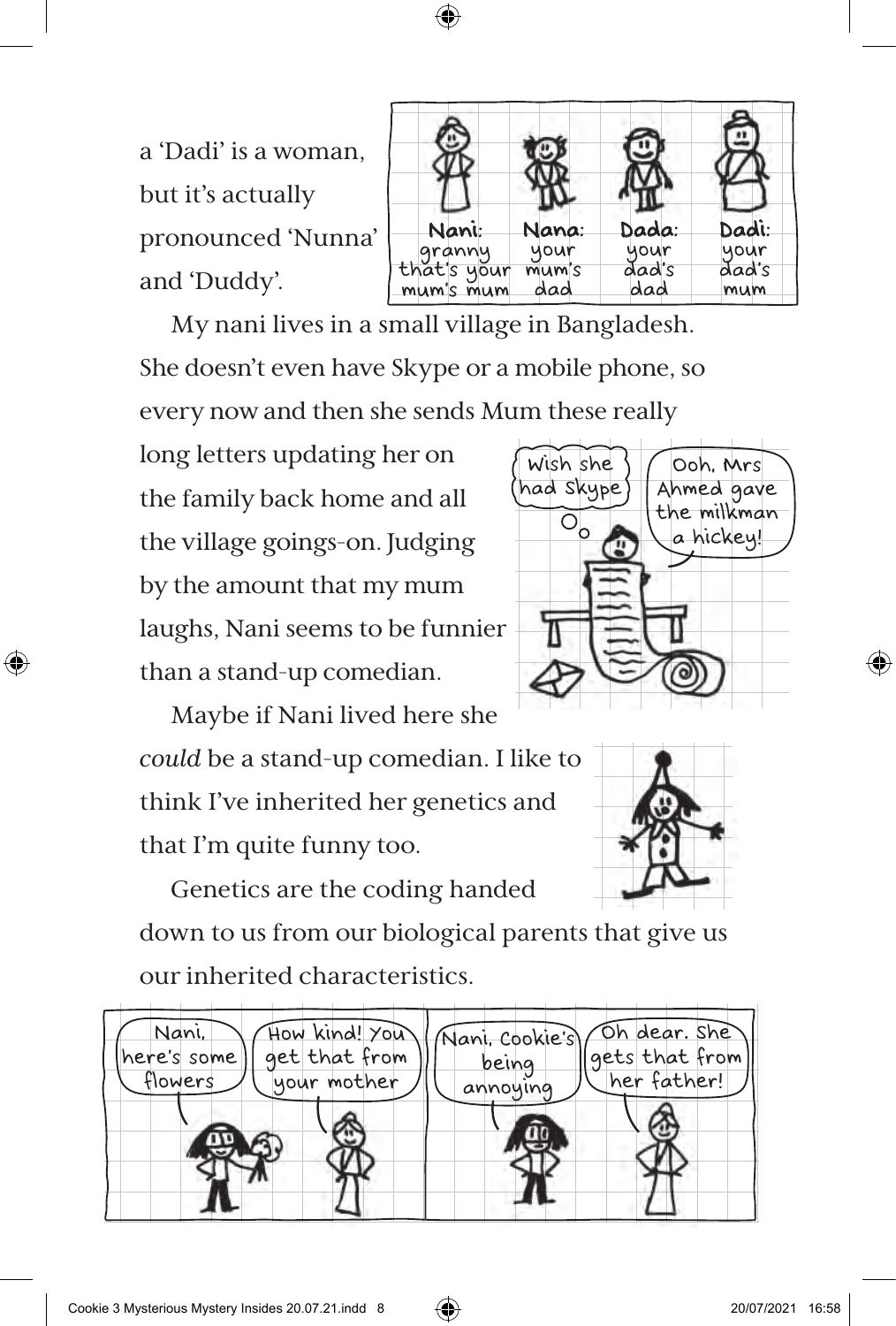Talking of coding, Bengali's a bit like a code. After Mum had finished Nani's letter, she left it on the kitchen counter. I tried to have a look, but it was like a foreign language to me . . . probably because it is, I guess. Bengali looks really cool written down. It all hangs off a line and is in neat

⊕

shapes. I already know how to write my name . . .

My sisters can

⊕



write their names as well – we worked it out from this Bengali alphabet book Mum bought us.



I was only a few months old when we went to

Bangladesh, but my sisters came back speaking

Bengali really well and now it's like everyone in my family can speak in code except for me.

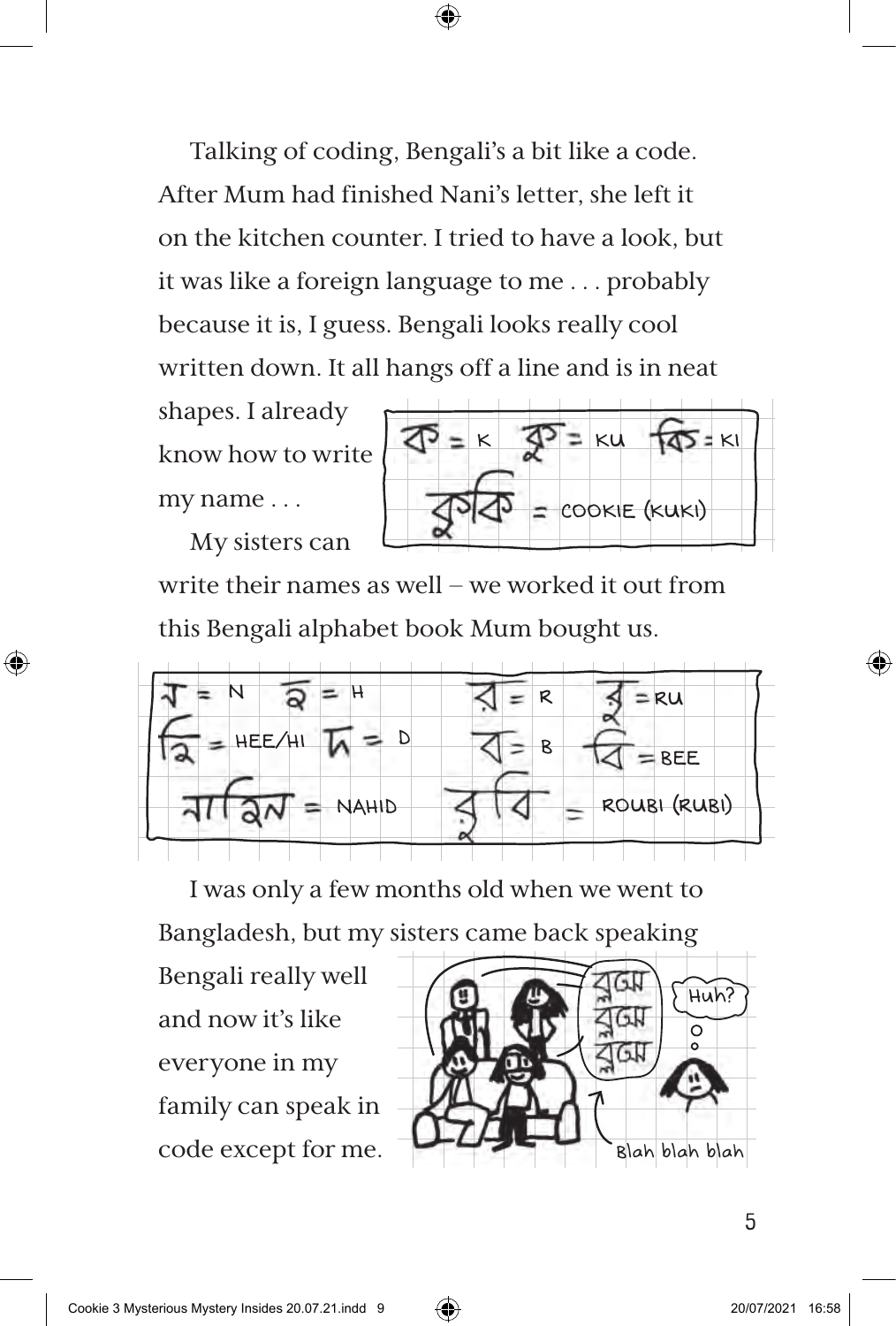My eldest sister, Nahid, speaks it better than my middle sister, Roubi. I can hardly speak it at all – I only know three words.

⊕



But I like to think they're three really important



6

⊕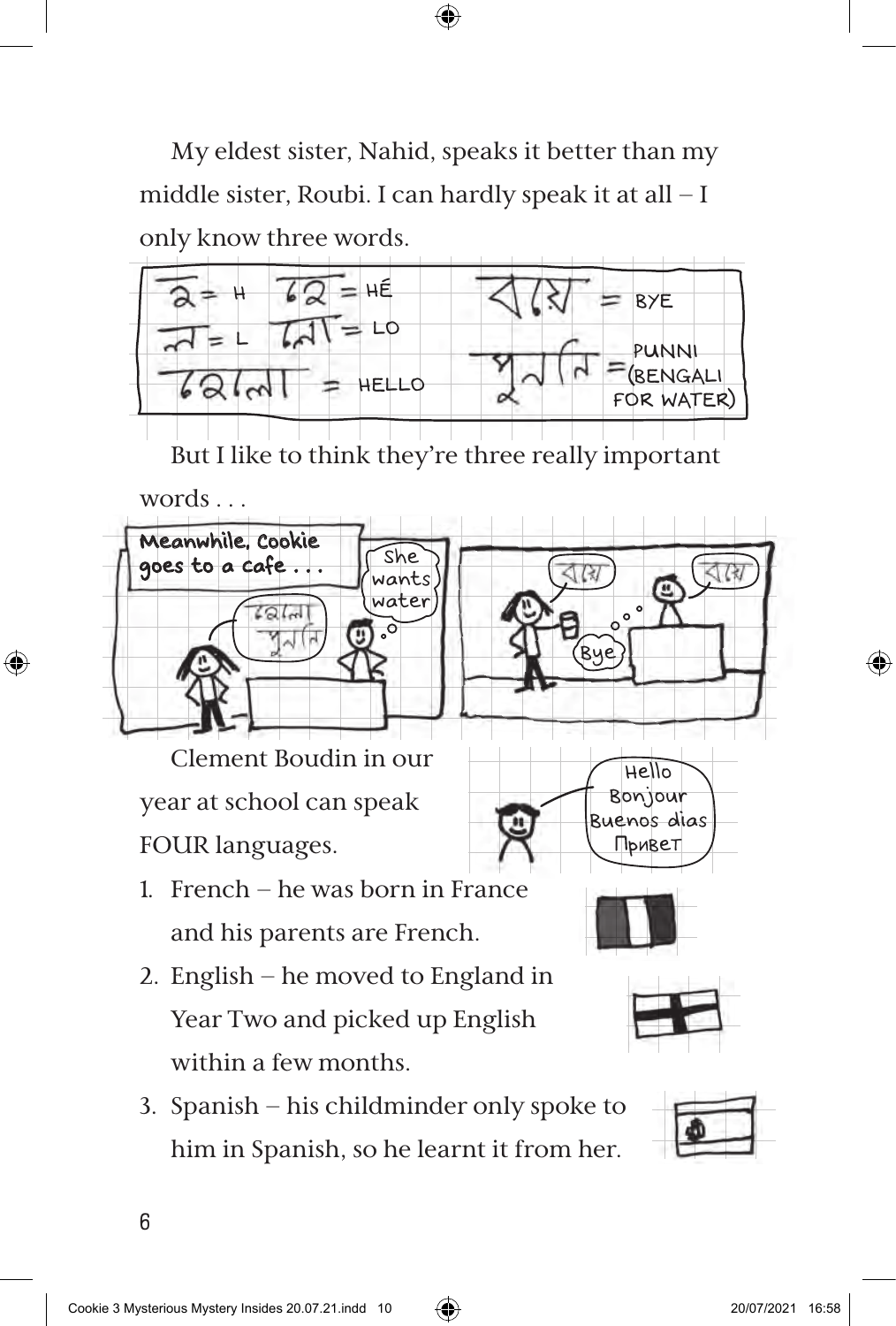house, Jake, who lives next door, is finishing off washing his mum's car and decides to tag along.

I decide to bike over to Keziah's. I love having my new bike – it's so possible sounds. This means that infants can learn any language they're exposed to . . .

brilliant being able to see Keziah whenever I like.

As I'm leaving the

Apparently, babies can learn hundreds of different languages . . . Each language uses only about 40 sounds or 'phonemes', which distinguish one language from

another. At birth the baby brain has an unusual gift: it can tell the difference between all 800

⊕

parents are Russian and they taught it to him. He could be an interpreter

4. Russian – yep, Russian!! His mum's



languages! How cool is that?!



She rants water



I prefer speaking French at home

Merci!

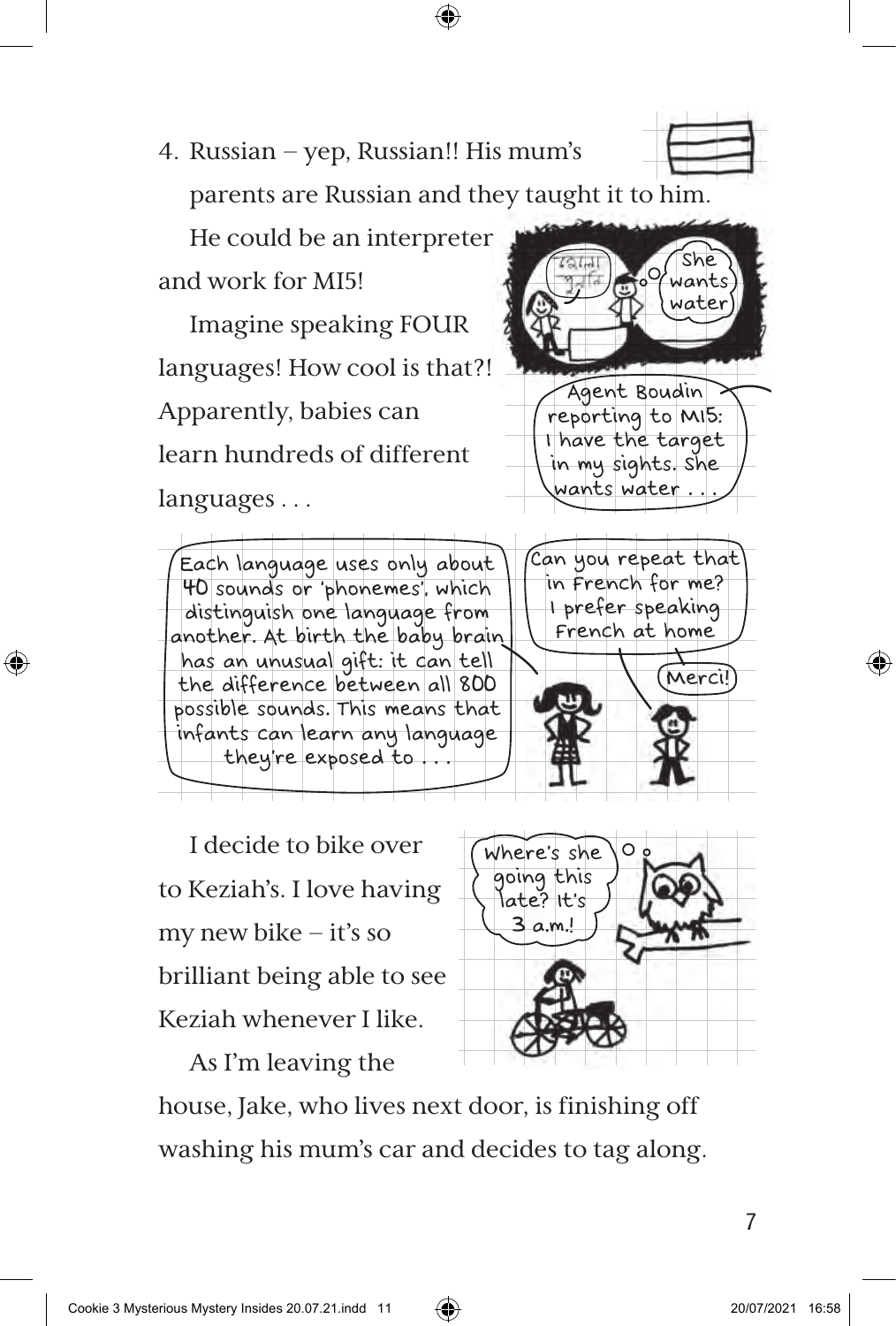'Hey, Jake!' I say. 'How come you're washing the car again? You only just did it last week!'

⊕

'Mum keeps making excuses to get me out of the house,' he explains. 'Not only have I washed the car twice today, but I've also mown the lawn AND

been to the shops three times to pick things up for her. It's so odd. She'll probably be over the moon that I'm going to Keziah's with you. She's acting SO weird and being really mysterious.'



'Let me guess,' I say. 'When you try to get to the bottom of it, she just says it's "nothing", right?'

'Right!' he replies.

Why are parents so complicated sometimes? Why all the secrecy? We're old enough to be trusted with stuff at our age.



At Keziah's, her dads, Mal and Paul, are having a few people over to watch the football on the telly. They're laughing lots and keep talking about 'that time under the bleachers at their local football club'.

⊕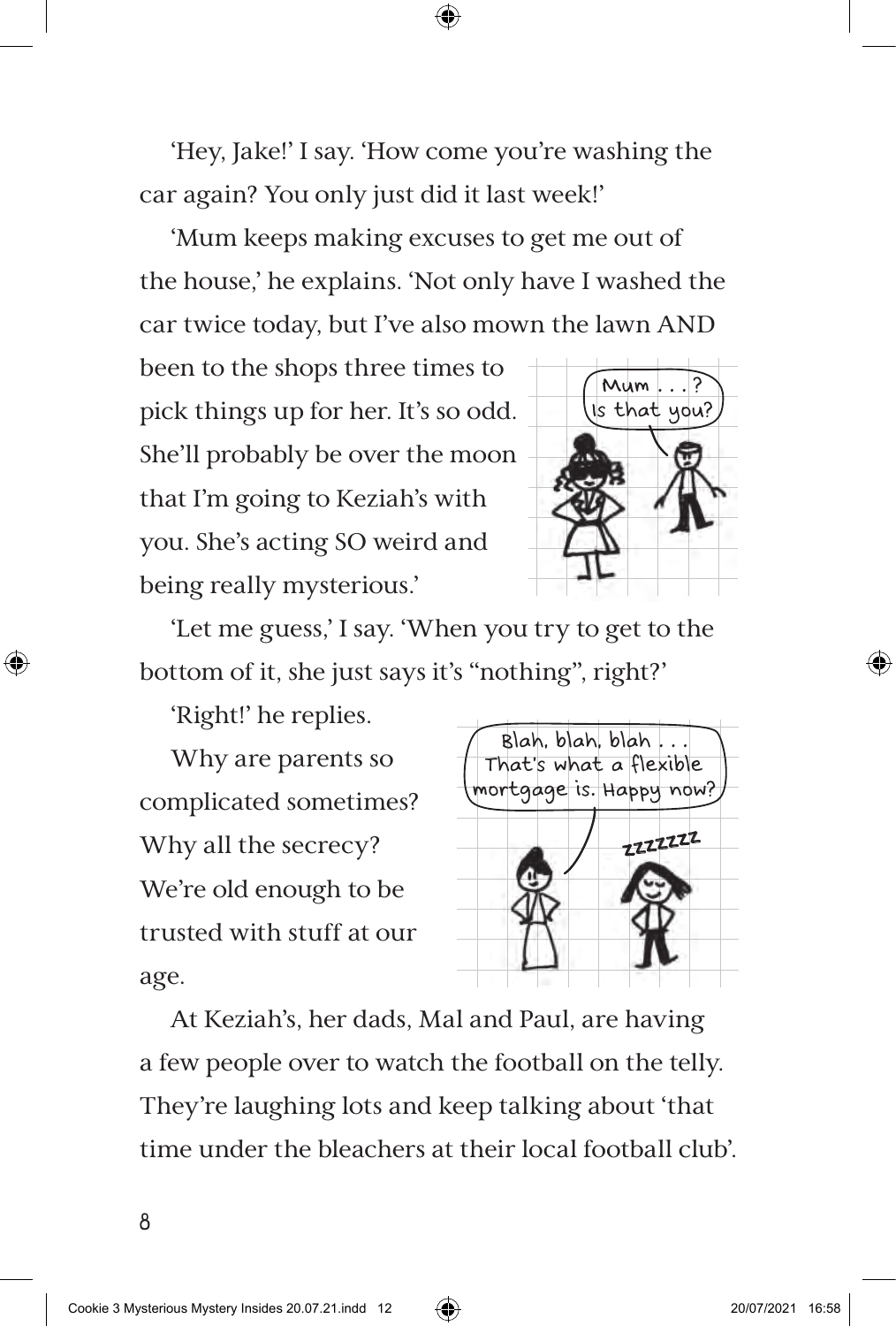The three of us head up to Keziah's bedroom.

'What are bleachers?' I ask.

'It's an American word,' says Jake. 'They're the

⊕

seats that are tiered or raised in rows, like stairs.'

'I know that, but I'm still none the wiser as to what happened under them.' Keziah sighs. 'It was before I was born so



I have no idea what they're talking about.'

Keziah's room is in the loft, so it has sloping ceilings – it's a bit like being in a secret hideaway in the roof. It's also got massive skylights, which

you can look out of and nosey at the whole street undetected! It's really cool and good for spying.

⊕



Keziah loves drawing and her whole room is covered in artwork – in fact, the whole house is! Paul and Mal have framed her pictures and hung them everywhere and some of them look really professional.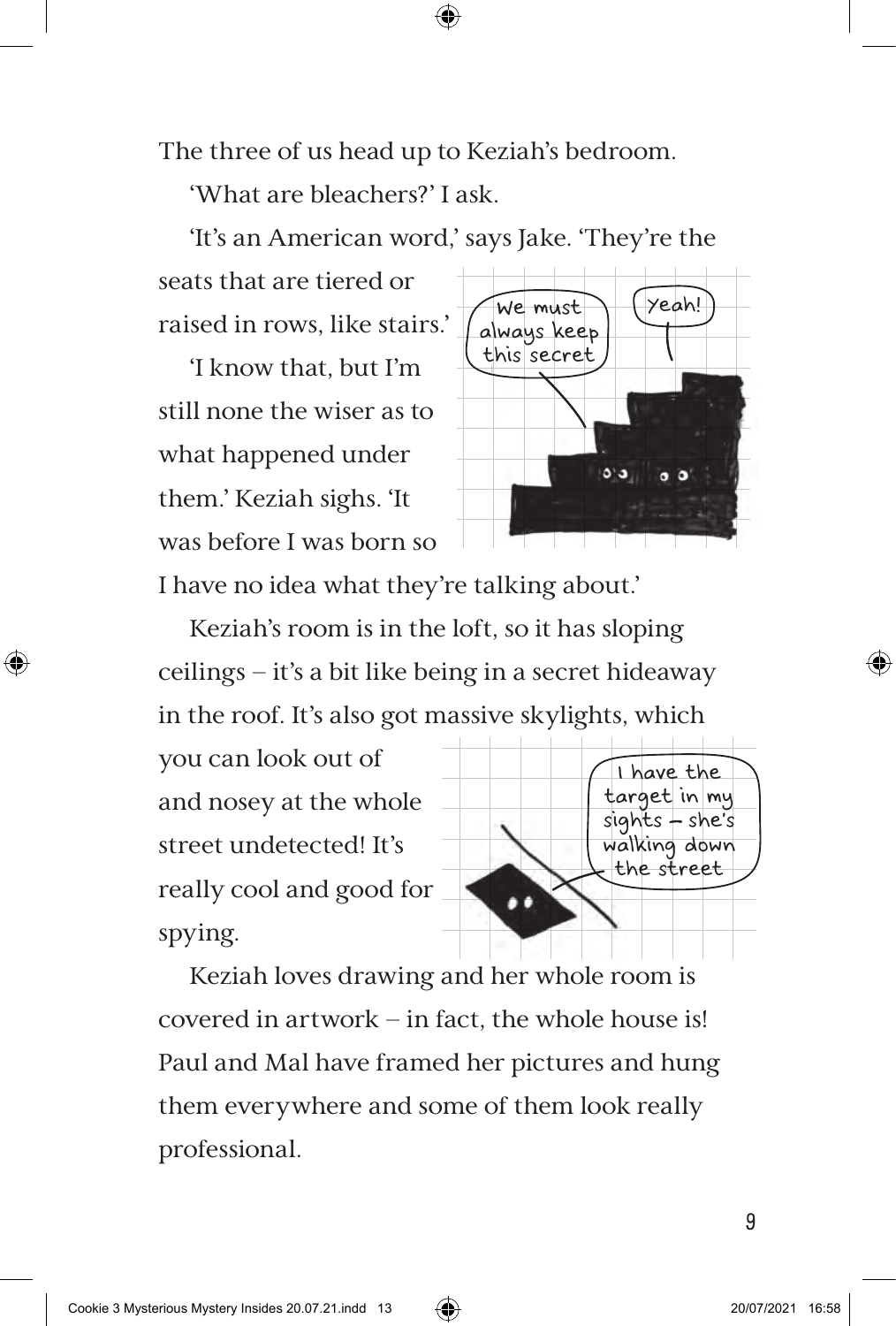⊕



'Heyyy! Look what I've got,' says Jake, pulling a brand-new Z-Box 3 Pro out of his

backpack.

⊕

'No way! You don't even like gaming! How come you've got one of those?' I ask, trying to hide

my jealousy. I love gaming but can only dream of owning my own Z-Box 3 Pro.

'I know, right?' says Jake. 'My mum got it for me out of the blue and I've no idea why. She keeps getting me presents.'



We start to formulate theories behind Jake's mum's sudden generosity, secrecy and general weirdness. Keziah reckons she might have an online gambling habit.

'She probably needs you out of the house so she

can go on the laptop and log on to the cyber casino without you knowing,' she says.

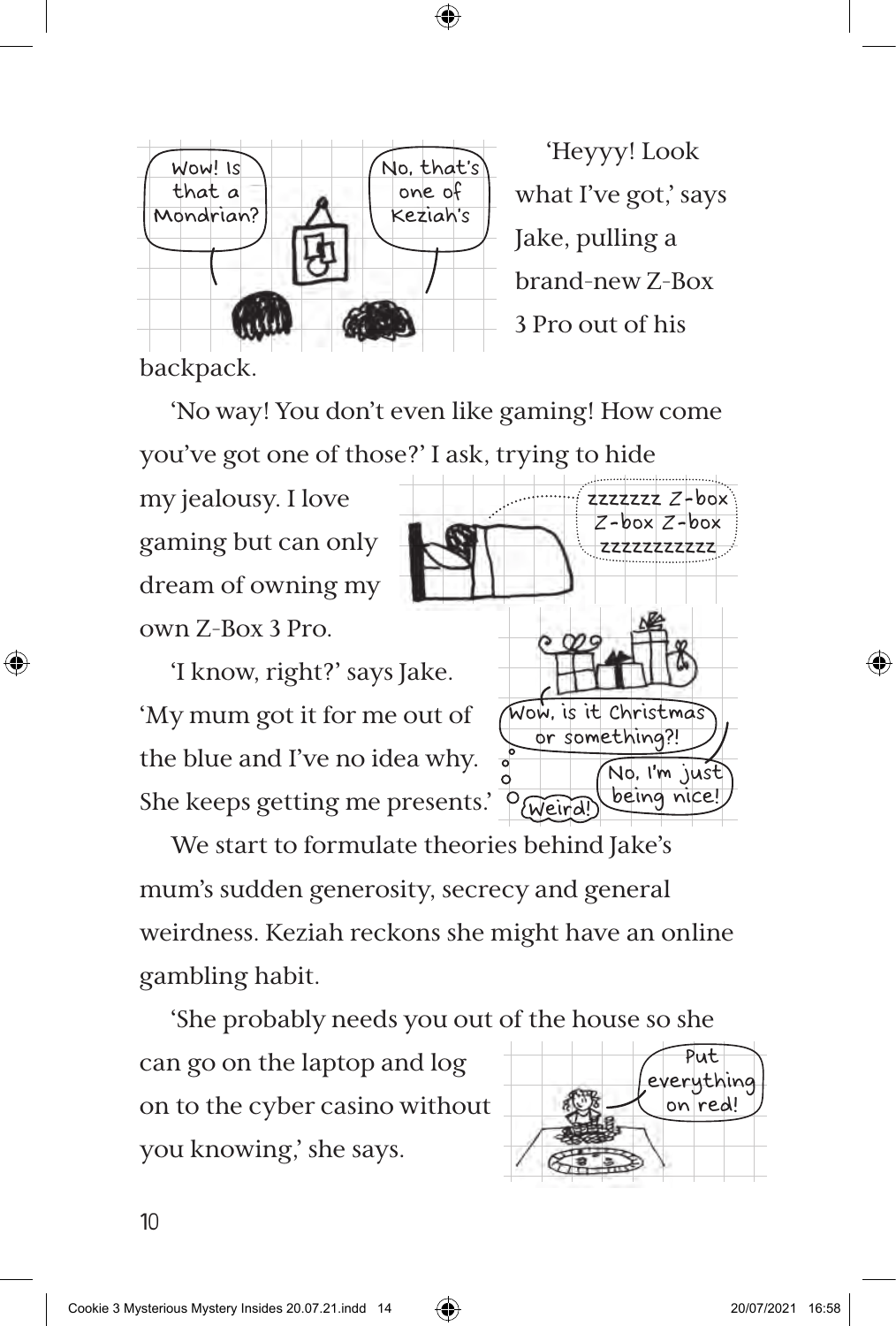'But why all the gifts?' asks Jake.

'Maybe she buys you stuff with her winnings out of guilt,' I chip in.

⊕

'Not a bad explanation,' he replies. 'Although it doesn't explain why she's being extra nice to me.'

'Maybe she's trying to make up for the fact that your dad's moved out?' suggests Keziah.

I wonder what Jake's mum's hiding. Keziah is brilliant at keeping secrets. I would trust her with my life.



She's almost *too* good at it. One time, Axel Kahn told her that he'd seen Mr Hastings, our deputy head, and Miss Rai, one of the reception teachers,



Keziah didn't even tell *me* cos Axel made her promise not to tell anyone. Not even ME?!! Come on, Keziah!! I've no idea why it was such a big deal in the first place. Two teachers eating chicken . . . hardly a classified state secret.

⊕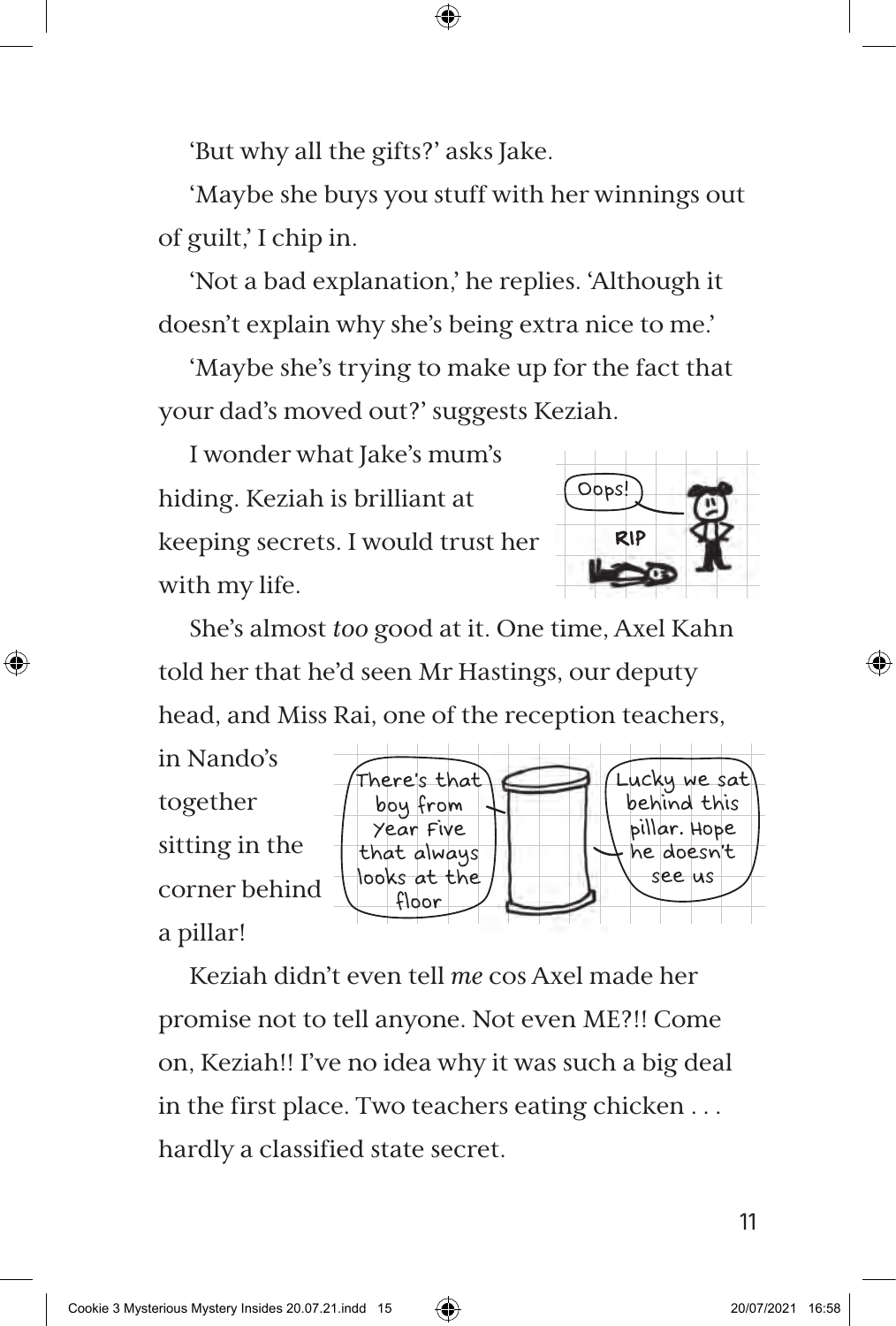

I only found out when Axel accidentally mentioned it to me. Anyway, if it *was* supposed to be a secret, why go

somewhere as popular as Nando's?



But the point is . . . KEZIAH DIDN'T TELL ME!! She said it was because Axel made her swear on her life. I was really annoyed. I think she's learnt her lesson

– we tell each other everything now.



Does make you wonder, though . . . was it some sort of staff meeting or is something else going on? What did they chat about? School?

Teaching methods? Their undying love for each other?

12

⊕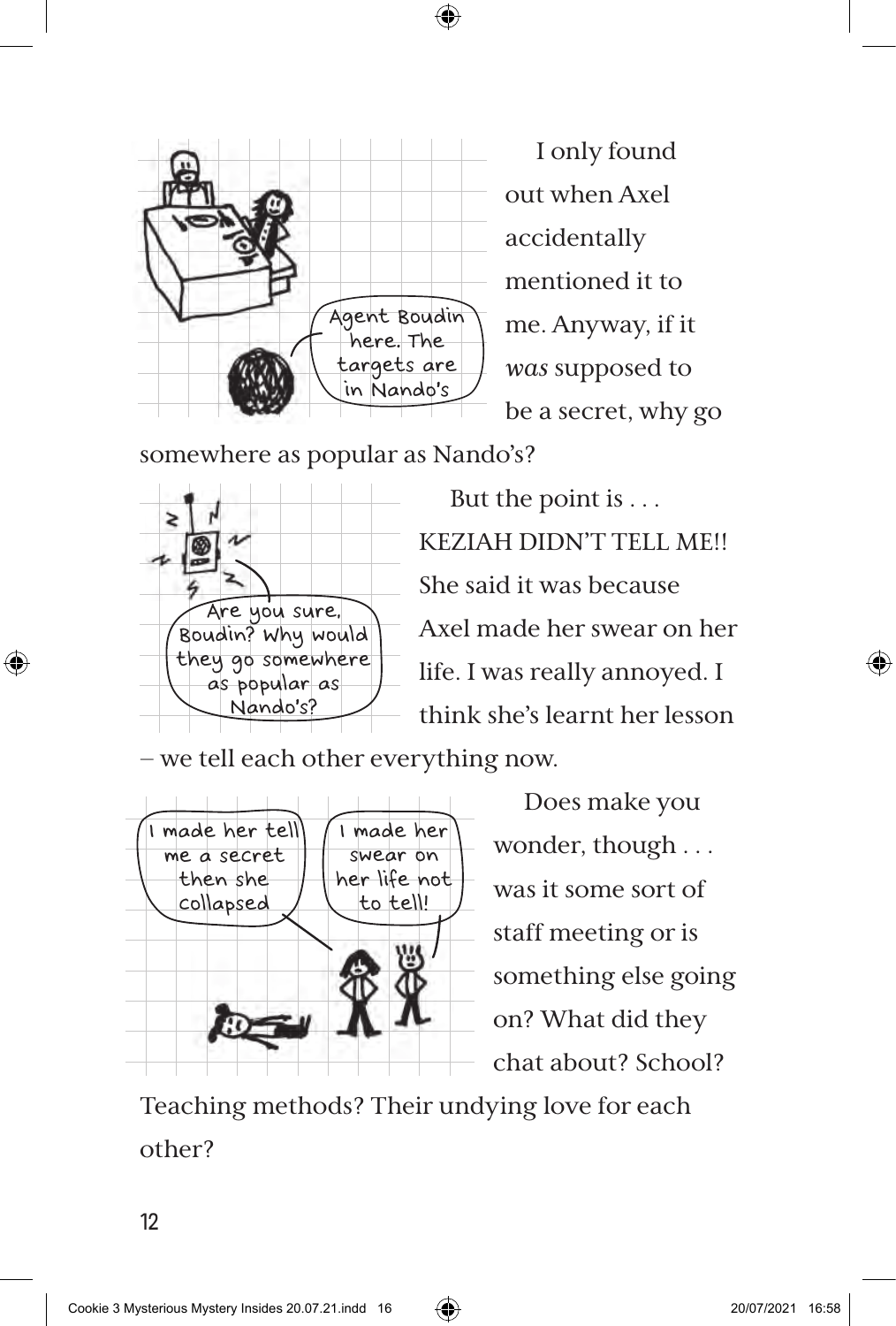



My eldest sister, Nahid, is the WORST at keeping secrets. There was the time when she

told Dad about my secret woodlouse farm, which I kept in a shoe box under my bed . . .



AND the time she told Mum I'd stolen a cola



⊕

bottle from the pick

AND the time she told Mum AND Dad that I



pretended my cardigan was a pet cat . . .

After we finish playing on the Z-Box, Keziah shows us how to make a coding wheel.

A coding wheel is basically two circles of card with the alphabet written on them, and you set the circles so that each letter of the alphabet corresponds to a totally different letter. You can then code messages to send to each other.